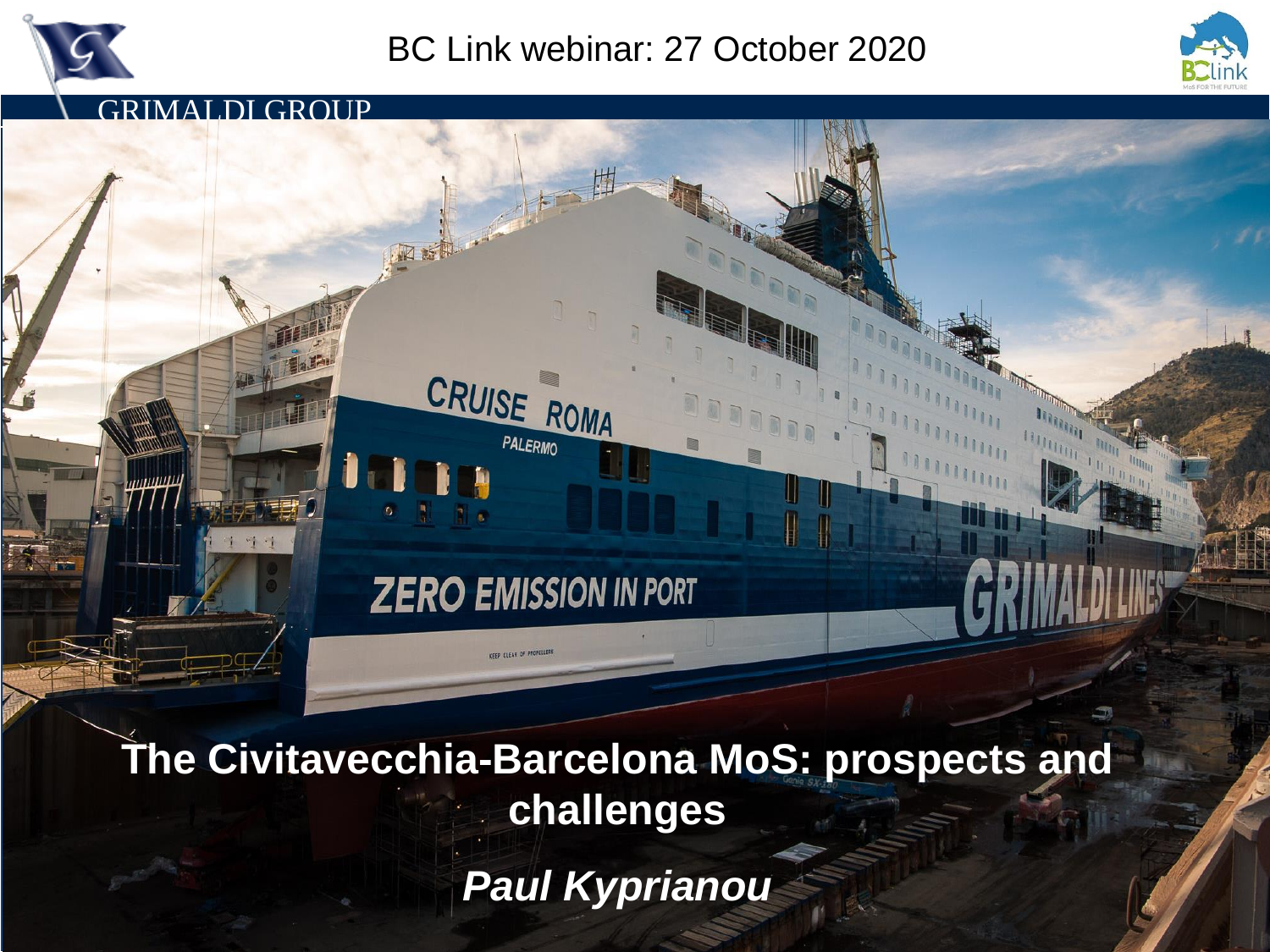



## THE CIVITAVECCHIA-BARCELONA MOS: A SUCCESS STORY

- o Vessel: *Eurostar Roma*;
- o Type: ro/pax;
- o Loading capacity: 1,300 passengers, 120 cars, 110 trucks/trailers;
- o Frequency: three times a week.

- o Additional vessel: *Eurostar Barcelona*;
- o Type: ro/pax;
- o Loading capacity: 1,400 passengers, 200 cars, 116 trucks/trailers;
- o Frequency: six times a week.



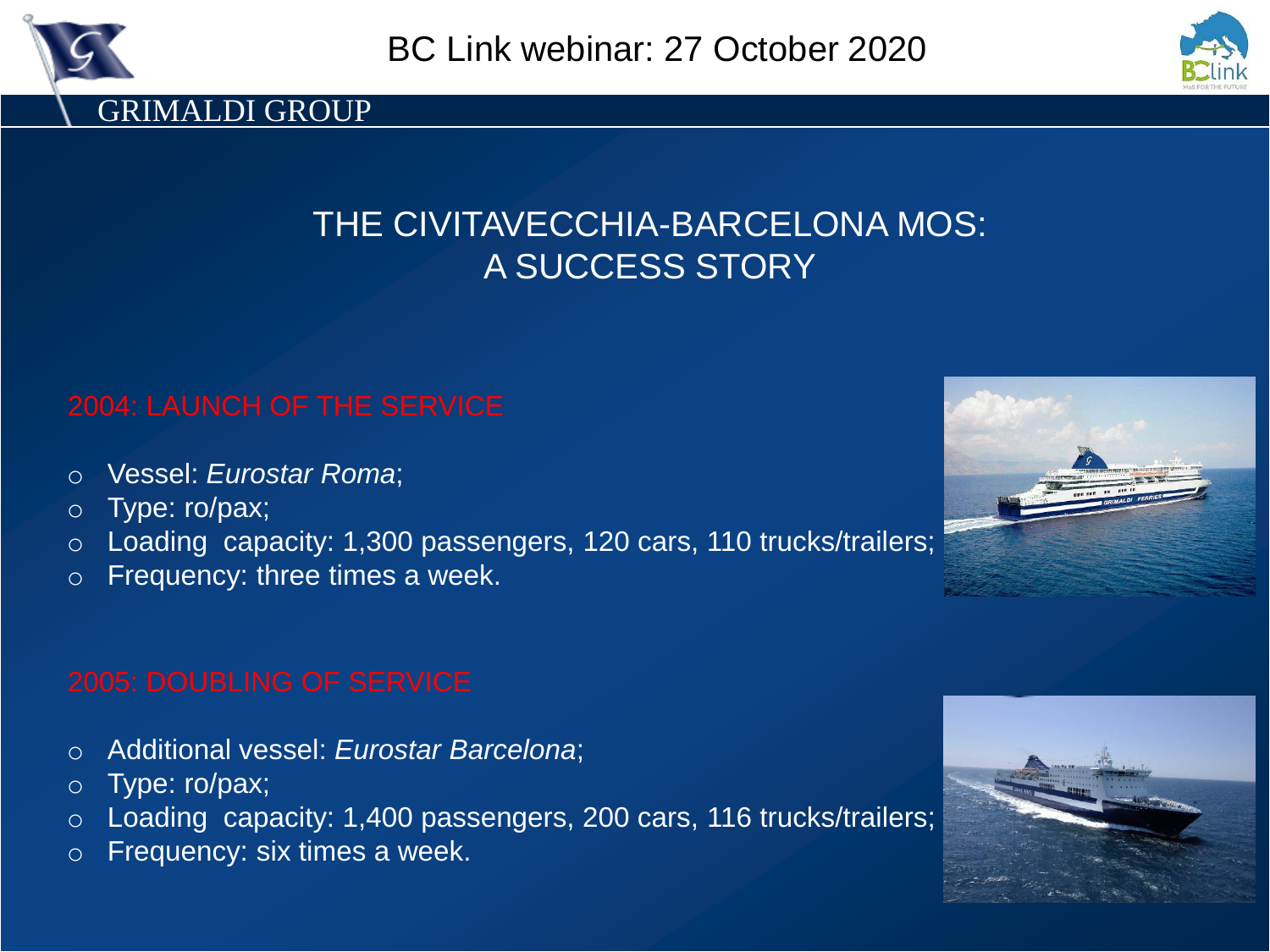



## NEW VESSELS

### 2008: REPLACEMENT OF TONNAGE

- o Deployment of two newly-built cruise ferries;
- o Vessels: *Cruise Roma* & *Cruise Barcelona*;
- o Loading capacity: 2,300 passengers, 215 cars, 170 trucks/trailers;
- o Frequency of service: six times a week.





2009: EXTENSION OF THE LINK TO THE SARDINIAN PORT OF PORTO TORRES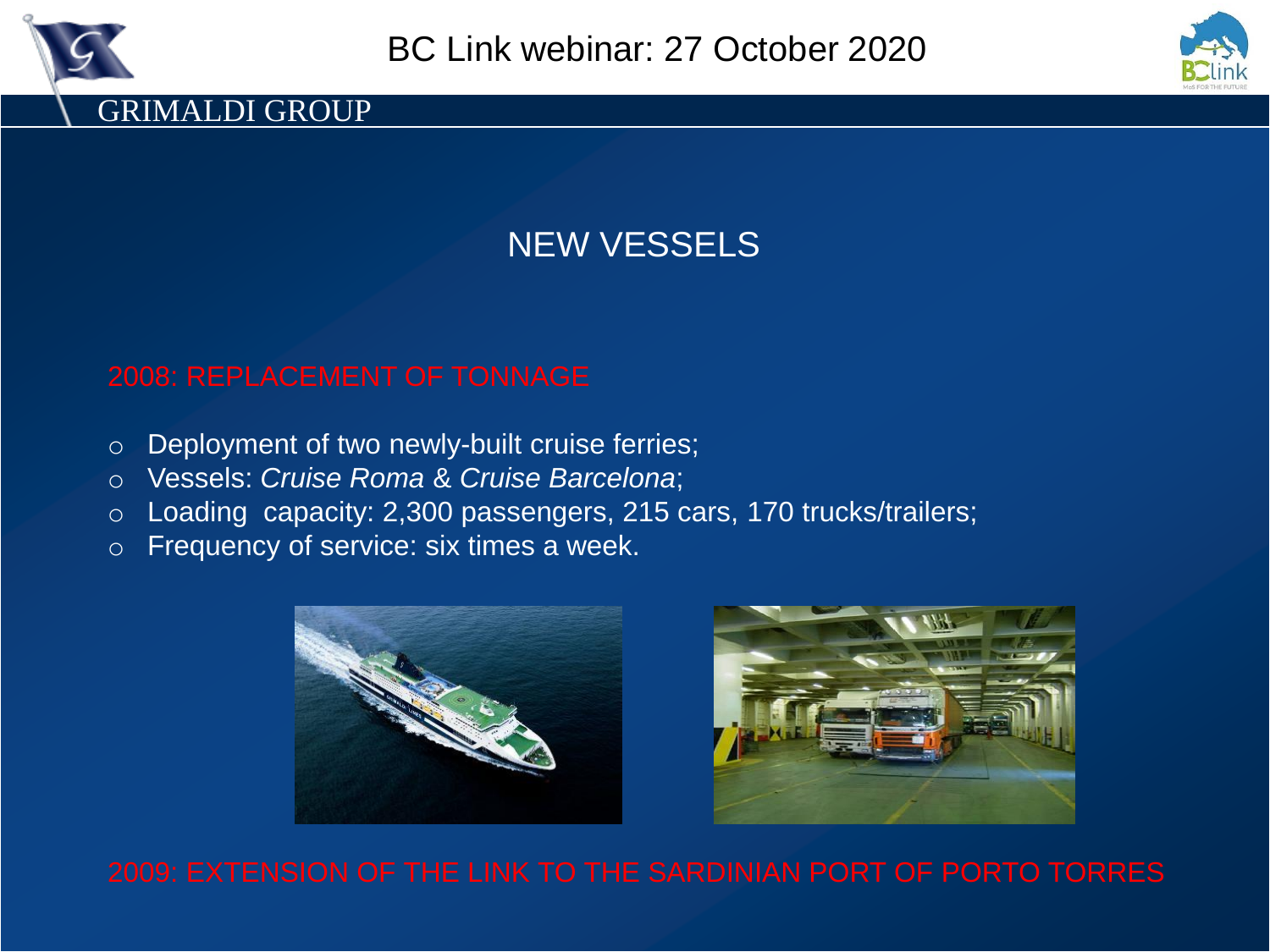



## INVESTMENT IN SHORE FACILITIES

o Initial area covering 7,500 m<sup>2</sup>, then extended to 18,000 m<sup>2</sup>;

- o Long term concession agreement with BPA at Muelle Costa;
- $\circ$  Total surface: 63,000 m<sup>2</sup> for cars, trucks, trailers, etc.;
- $\circ$  A three-level building with a total surface of 3,750 m<sup>2</sup> dedicated to offices, shopping area, restaurant and conference room;
- o Ability to handle 1,800 passengers boarding and 1,800 disembarking at the same time, also thanks to a footbridge with three fingers for the access of passengers from the terminal directly into the ship.

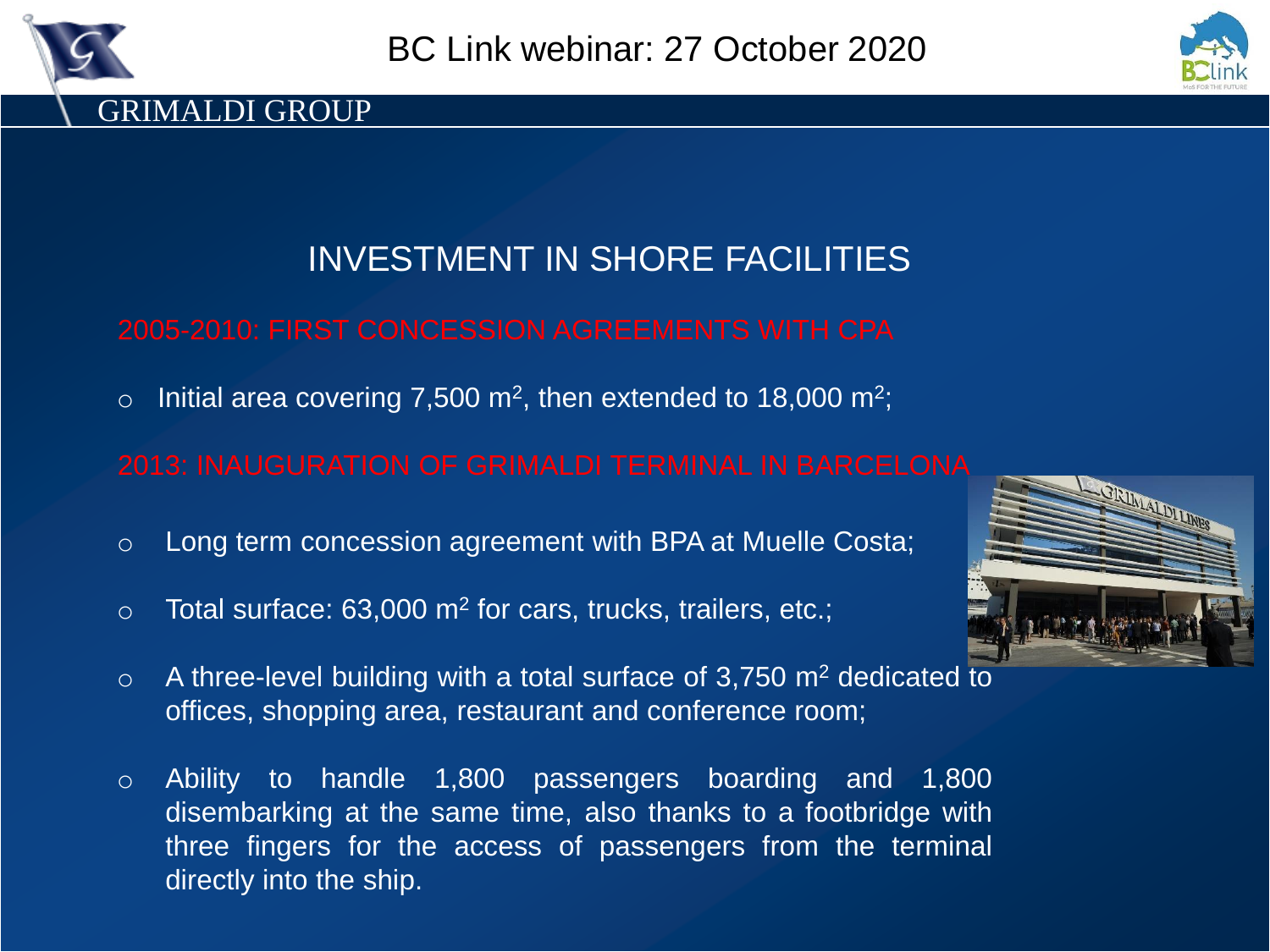



# A MOS IN CONTINUOUS EVOLUTION: A FURTHER UPGRADE

### 2019: LENGTHENING & RETROFITTING OF *CRUISE ROMA* & *CRUISE BARCELONA*

- o Increased loading capacity to 3,500 passengers, 270 cars, 210 trucks/trailers;
- o Reduced environmental footprint thanks to the installation of:
	- ➢ Lithium battery packs with 5.5 MWh capacity, allowing «Zero Emission in Port»;
	- ➢ Exhaust cleaning systems eliminating sulphur emissions.

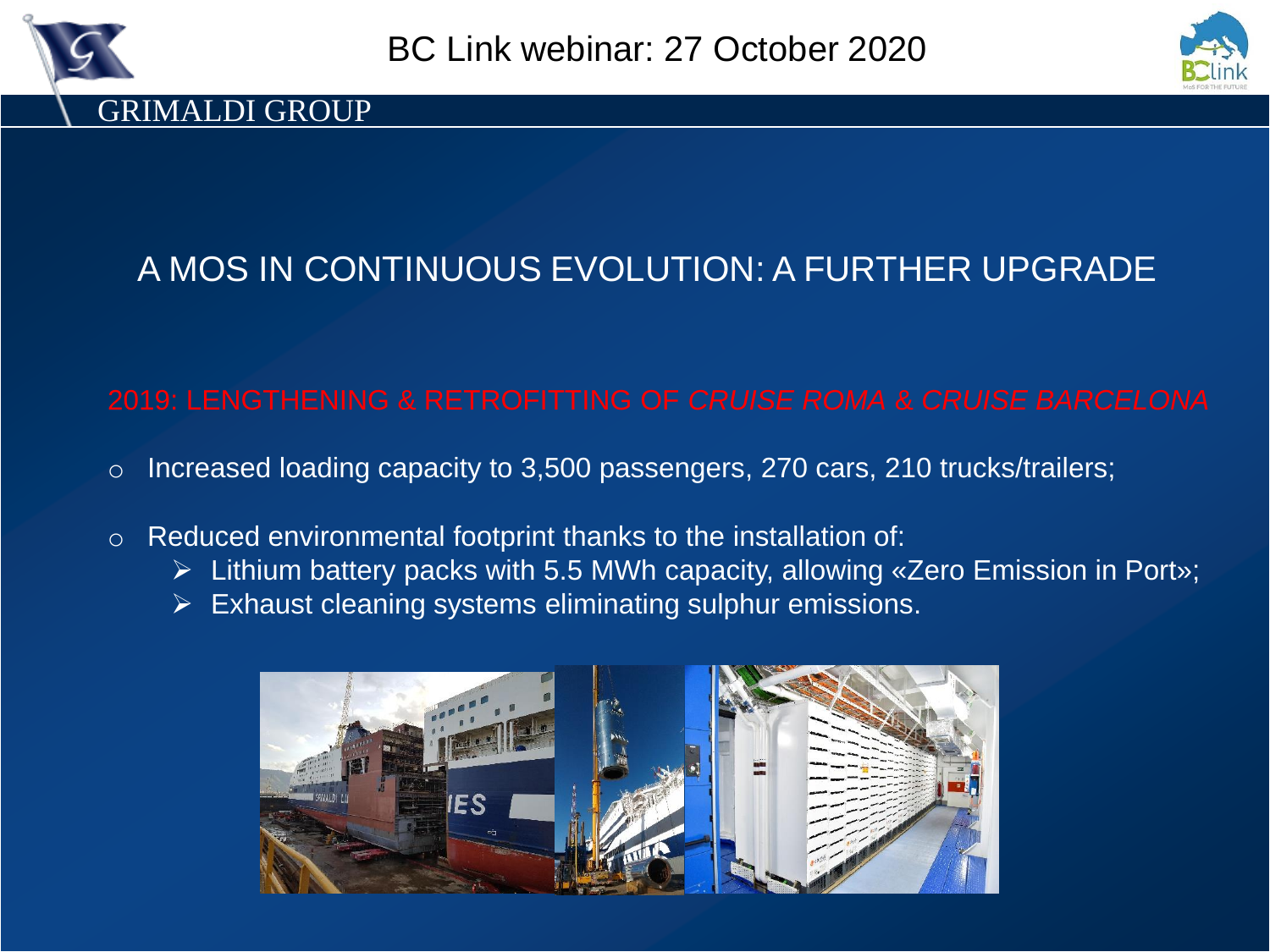



# THE BC LINK PROJECT: A NEW OPPORTUNITY FOR GROWTH 1/2

The Grimaldi Group fully supportive of the project as:

- o it is expected to be the **main beneficiary** of such infrastructure investment;
- o there is a real need to **improve shore facilities** (for storage and berthing) both in Civitavecchia & Barcelona for the MoS;
- o it is a **recognition** by the European Commission of the strategic importance of the Civitavecchia-Barcelona MoS in the Western Mediterranean.

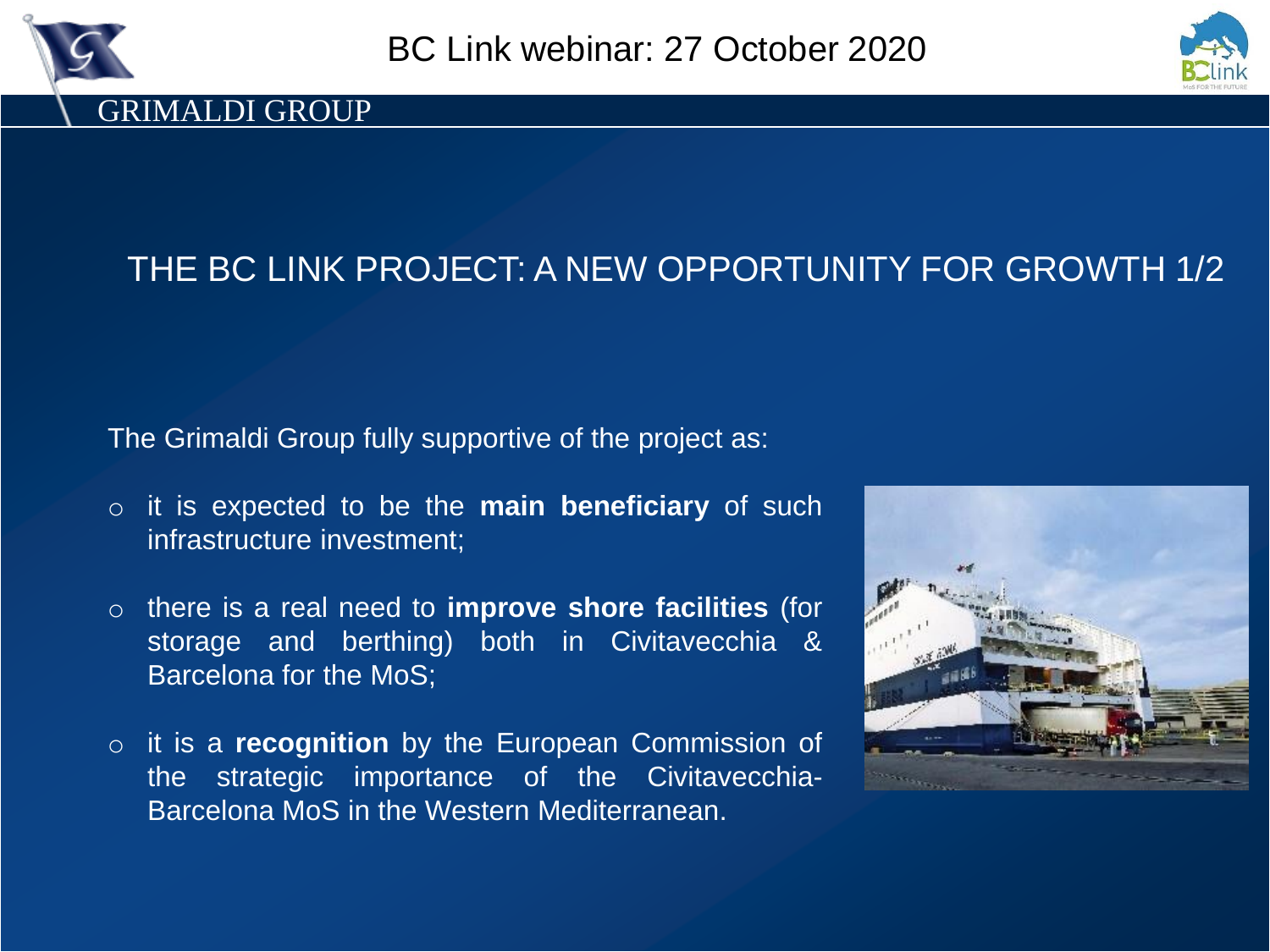



# THE BC LINK PROJECT: A NEW OPPORTUNITY FOR GROWTH 2/2

### Linked to the BC Link project:

- o In **Civitavecchia** the Group has expressed its interest to extend its presence in the southern part of the new developing area called Darsena Traghetti;
- o In **Barcelona:** it looks forward to the construction of the third berthing facility at Muelle Costa;

- it is currently expanding its terminal facilties with the construction, among others, of a four-level building totalling 30,000 m<sup>2</sup> for the storage of cars.

All this is needed in order to accommodate the expected further increase of freight volumes handled by the lengthened flagships *Cruise Roma* & *Cruise Barcelona.*